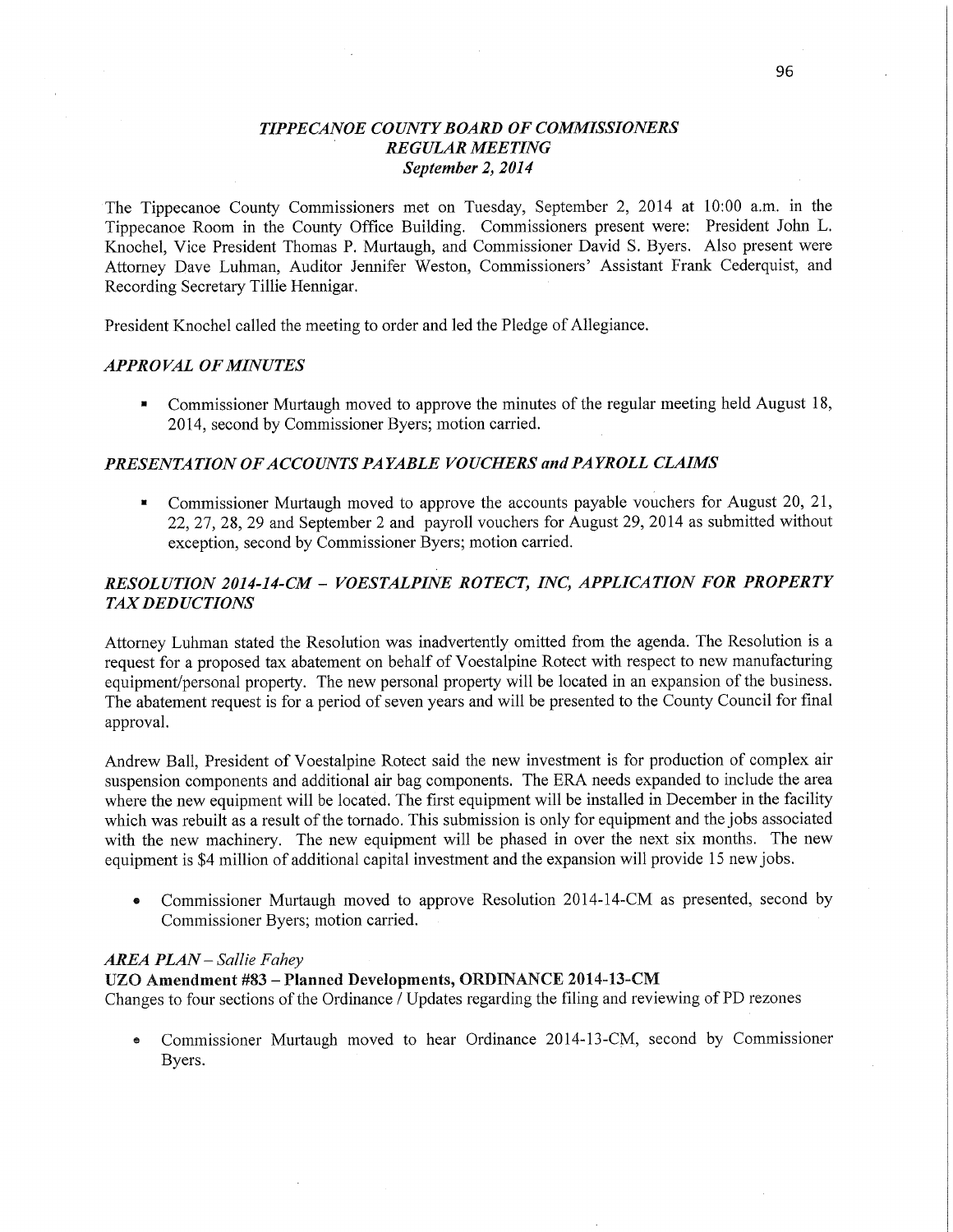August 21, 2014 Ref. No.: 14-236

Tippecanoe County **Commissioners**  20 N. 3rd **Street**  Lafayette IN 47901

#### **CERTIFICATION**

#### RE: UZO AMENDMENT #83--PLANNED DEVELOPMENTS:

**This** amendment includes changes to four sections of the ordinance; all of which are **updates regarding** the filing and reviewing of PD rezones.

Dear **Commissioners:** 

As Secretary to the Area Plan **Commission** of Tippecanoe County, *I* do hereby cenify that at a public hearing held on August 20, 2014, the Area Plan **Commission** of Tippecanoe County voted 11 yes *-* 0 no on the motion to approve the enclosed **amendment** to the Unified Zoning Ordinance. Therefore, the Area Plan **Commission** of Tippecanoe County recommends to the Tippecanoe **County Commissioners that** the **proposed** zoning ordinance amendment be approved.

Sincerely,

Sallie Dell Fahey Executive Director

Area Plan Director Fahey said the amendment is a comprehensive overhaul of the Plan Development Section of the Zoning Ordinance which is the result of approximately 16 years of experience in the process, some current concerns expressed by administrative officers, and some addressed by the development community. Over a year has been spent holding meetings of the administrative officers, which includes the two City engineers and the County Building Commissioner, drafting the amendment that then led to three ordinance committee meetings, followed by a recommendation to the Plan Commission. The Plan Commission held its hearing and voted 11-0 to pass this on favorably to all legislative bodies. The plan is to raise standards, increase efficiency in the negotiation process, expand opportunities for unique and desirable projects in the community, provide greater clarity to submission, review and approval processes, and allow greater flexibility in some parts of the process. The local land use Attorneys were involved as well as Attorney Teder. Director Fahey requested approval of the Zoning Ordinance.

President Knochel invited public comment in favor of or opposed to the Ordinance. There were none.

Auditor Weston recorded the vote.

| Knochel      | Aye |
|--------------|-----|
| Murtaugh     | Aye |
| <b>Byers</b> | Aye |

Ordinance 2014-13-CM passed 3-0.

#### **Z-2583** *—* Shane O'Malley (NB to GB), **ORDINANCE 2014-14-CM**

Petitioner is requesting rezoning of 1.8 acres located on the south side of US 52 West across from the Menard's store, more specifically, 2827 US 52 **W** in Wabash 2 (SW) 23-5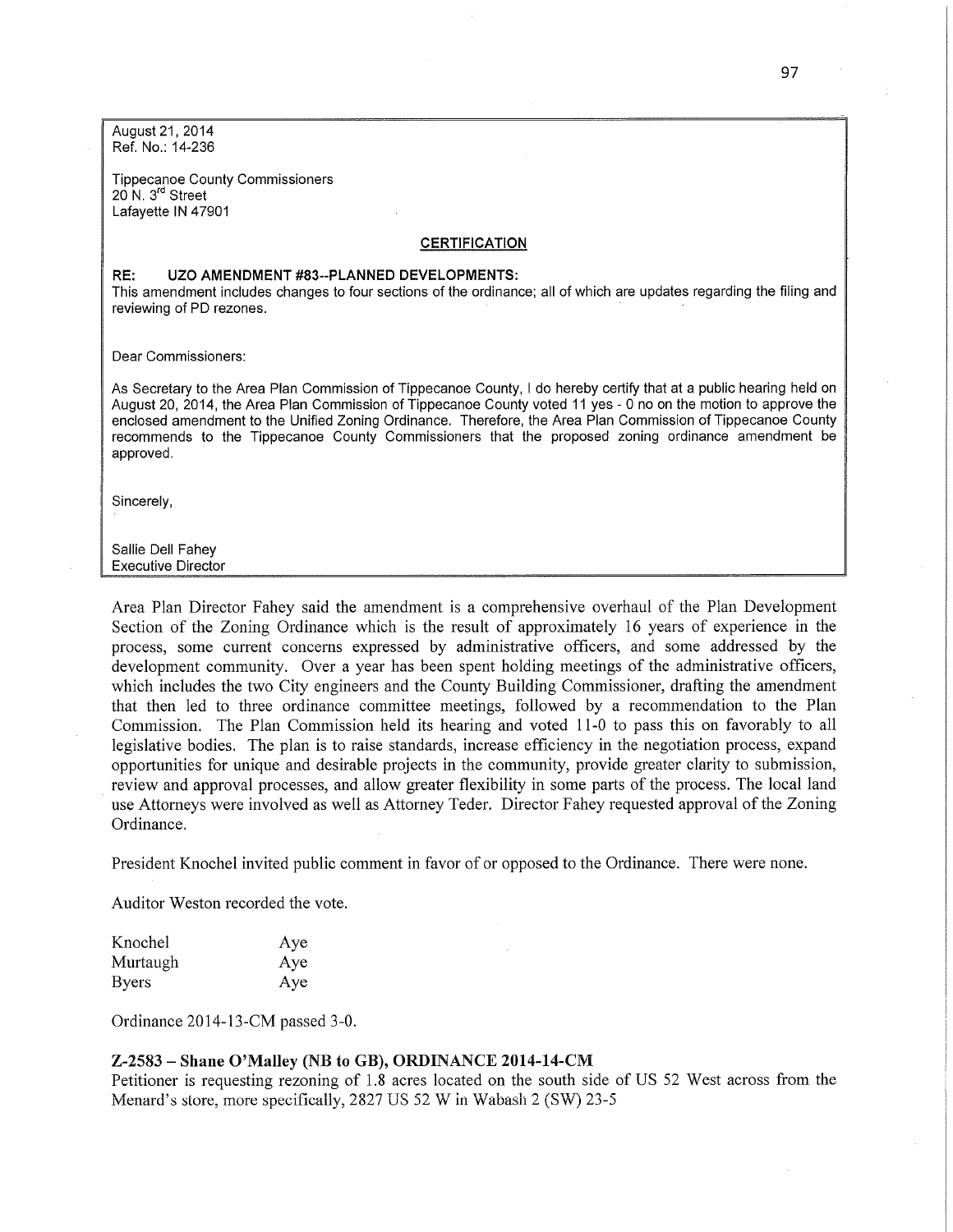**I** Commissioner Murtaugh moved to hear Ordinance 2014—14—CM, second by Commissioner Byers.

August 21, 2014 Ref. No.: 14-247

**Tippecanoe County Commissioners** 20 **North** 3rd Street Lafayette, IN 47901

#### **CERTIFICATION**

#### RE: Z-2583--SHANE O'MALLEY (NB to GB):

Petitioner is requesting rezoning of 1.8 **acres** located on the **south side** of 'US 52 **West** across from the Menard's store, more specifically, 2827 US 52 W, in Wabash 2 (SW) 23-5.

Dear **Commissioners:** 

As Secretary to the Area Plan **Commission** of **Tippecanoe** County, *I* do hereby certify that at a public hearing held on August 20, 2014 the Area Plan **Commission** of Tippecanoe County voted 12 yes *-* 0 no on the motion to rezone the subject real estate from NB to GB. Therefore, the Area Plan **Commission** of Tippecanoe County recommends to the Tippecanoe County **Commissioners** that the **proposed** rezoning ordinance be APPROVED for the propefiy described in the attachment.

**Public** Notice has been given **that this petition** will be heard before the **Tippecanoe** County **Commissioners** at their September 2, 2014 regular meeting. **Petitioners** or their representatives must appear to **present their** case.

Sincerely,

Sallie Dell Fahey Executive Director

Dan Teder, Attorney with Reiling, Teder & Schrier said the petitioner Shane O'Malley is present to answer questions. The request is for a rezone from NB to GB, a 1.8 acre site on the south side on US 52. A favorable staff recommendation was received along with a unanimous yes vote from the Area Plan. Commission. Attorney Teder provided a handout with GIS maps, the zoning map, pictures of Menards to the north (zoned GB), pictures of the west (zoned NB), pictures of a rental duplex subdivision (zoned R2) to the south, and **a** strip center to the east. The site layout shows an approximate 10,000 square foot strip center with all the setback and green space requirements. A 20 foot buffer yard is required on the south side to buffer the R2 duplexes. The request is for GB due to a letter of intent from Subway to lease <sup>a</sup> portion of the building with a drive-thru. In addition, the owner of the site has a landscaping business with plans to provide landscaping services in the building; requiring GB. Pictures of the existing buildings show the buildings are in poor condition; the strip center will be a substantial improvement to the area. Attorney Teder requested approval of the rezone.

President Knochel invited public comment in favor of or opposed to the Ordinance. There were none.

Auditor Weston recorded the vote.

| Murtaugh     | Aye |
|--------------|-----|
| <b>Byers</b> | Aye |
| Knochel      | Aye |

Ordinance 2014-14-CM passed 3-0.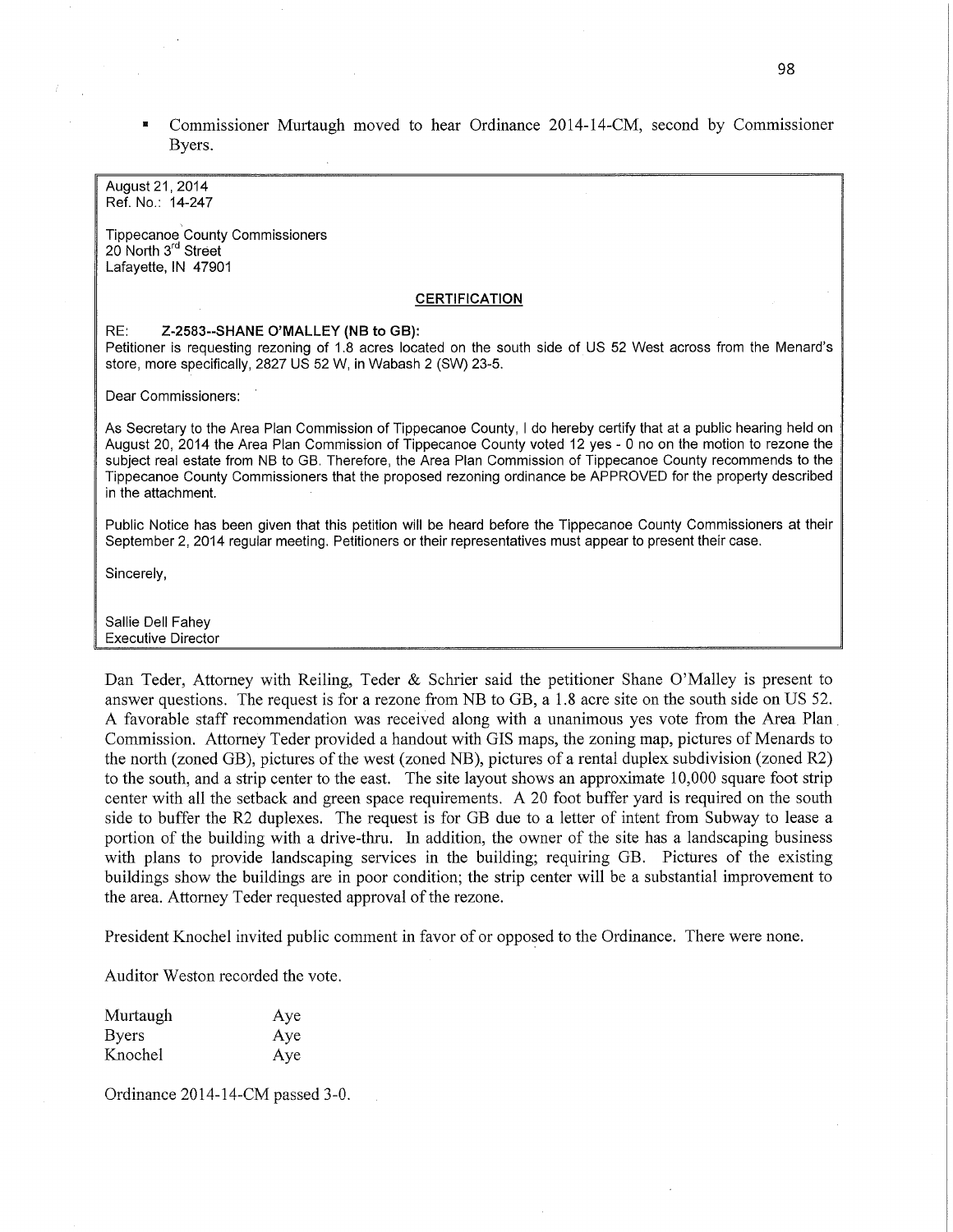# *BUILDING COMMISSION* **—** Ken *Browh*  **Continuation** of **Unsafe Structure** Public **Hearing** for **9028 Yorktown** St, Stockwell, IN

Building Commissioner Brown said **that a** couple of requests were made of Mr. Wilbur who owns the property at 9028 Yorktown Street in Stockwell. The roof was in a state of collapse. The first request was to tear the building down or install a new roof system. Also requested was to secure the building and clean up the debris outside of the building. The building has been secured; the doors are locked. The **roof**  has been under a constant state of construction; pictures were provided that were taken this morning. The gable end is still open and there is some refuse behind the building from his construction efforts. Having the gable **ends** open is not unsafe; however, the trusses are not treated lumber and are subject to the weather as long as it remains open. Mr. Brown said he has not had any contact with Mr. Wilbur **since** the last hearing. President Knochel said he thinks Mr. Wilbur has made an effort to comply. Mr. Brown said Mr. Wilbur has made a lot of progress, taking into consideration he works a lot of hours and the weather. Commissioner Byers said if the building 1s no longer unsafe, the County has no repercussion. Attorney Luhman said it was declared unsafe and ordered the County to demolish it or clear it if not safe in the Building Commissioners opinion. At the hearing on June 2, Mr. Brown said the remedy would be okay if the rotted framing members were **removed.** Building Commissioner Brown said the ceiling rafters were in fairly bad shape; he has not been inside to inspect. Attorney Luhman said with reasonable notice, Mr. Wilbur should allow the Building Commissioner to inspect the inside.

**0** Commissioner Murtaugh moved to continue the hearing at the October 6, 2014 Commissioner meeting, second by Commissioner Byers; motion carried.

# *HIGHWAY* — *Opal Kuhl*

# **Opening** of **Quotes** for **Snow** Plowing **Services**

Highway Director Kuhl said the quotes provide **a** pool of businesses to call when extra assistance is needed for snow **plowing.** 

Attorney Luhman opened the quotes.

| 9/2/2014<br>N/A - Quota<br>Lafayette Leader<br>N/A - Quote<br>Journal & Courier Lafayette | Lafayette | A<br>в<br>C<br>D<br>E | Jimmy Gross<br>10848 E 350 N<br>Hi-Tech Trucking<br>3691 S 500 E<br>Louis Vaughn<br>5811 S 450 E | Lafavette<br>Lafayette<br>Lafayette<br>American Paving & Asphalt Inc.<br>Lafavette |               |  |
|-------------------------------------------------------------------------------------------|-----------|-----------------------|--------------------------------------------------------------------------------------------------|------------------------------------------------------------------------------------|---------------|--|
|                                                                                           |           |                       |                                                                                                  |                                                                                    |               |  |
|                                                                                           |           |                       |                                                                                                  |                                                                                    |               |  |
|                                                                                           |           |                       |                                                                                                  |                                                                                    |               |  |
|                                                                                           |           |                       |                                                                                                  |                                                                                    |               |  |
|                                                                                           |           |                       |                                                                                                  |                                                                                    |               |  |
|                                                                                           |           |                       |                                                                                                  |                                                                                    |               |  |
|                                                                                           |           |                       |                                                                                                  |                                                                                    |               |  |
|                                                                                           |           |                       |                                                                                                  | 2149 Wabash Ave                                                                    |               |  |
|                                                                                           |           |                       | Fisher's Lawn Care & Snow Removal                                                                |                                                                                    |               |  |
|                                                                                           |           |                       | 8837 US 62 S                                                                                     | Lafayelle                                                                          |               |  |
|                                                                                           |           | F                     |                                                                                                  |                                                                                    |               |  |
|                                                                                           |           |                       |                                                                                                  |                                                                                    |               |  |
|                                                                                           |           |                       |                                                                                                  |                                                                                    |               |  |
| <b>BIDDER</b>                                                                             | BIDDER.   | <b>BIDDER</b>         | <b>BIDDER</b>                                                                                    | <b>BIDDER</b>                                                                      | <b>BIDDER</b> |  |
|                                                                                           | в         | C                     | D                                                                                                | ${\bf E}$                                                                          | F             |  |
|                                                                                           |           |                       |                                                                                                  |                                                                                    |               |  |
|                                                                                           |           |                       |                                                                                                  |                                                                                    |               |  |
|                                                                                           |           |                       |                                                                                                  |                                                                                    |               |  |
|                                                                                           |           |                       | \$125/hr                                                                                         |                                                                                    |               |  |
|                                                                                           |           |                       | \$100/hr                                                                                         | \$125/hv                                                                           |               |  |
| \$110/hr                                                                                  | \$75/hr   | \$80/hr               | \$110/hr                                                                                         | $$86$ hr                                                                           |               |  |
|                                                                                           |           |                       | \$135/hr                                                                                         | \$125/hr                                                                           |               |  |
| \$100/hr                                                                                  | \$70/hr   | \$65/hr               | \$100/hr                                                                                         | \$70/hr                                                                            |               |  |
|                                                                                           | \$70/hr   | \$66/hc               | \$100/hr                                                                                         | \$70/hr                                                                            |               |  |
|                                                                                           |           |                       | \$110/hr                                                                                         |                                                                                    |               |  |
|                                                                                           |           |                       |                                                                                                  | \$125/hr                                                                           |               |  |
|                                                                                           | л         | \$90/hr               |                                                                                                  |                                                                                    | \$85/hr       |  |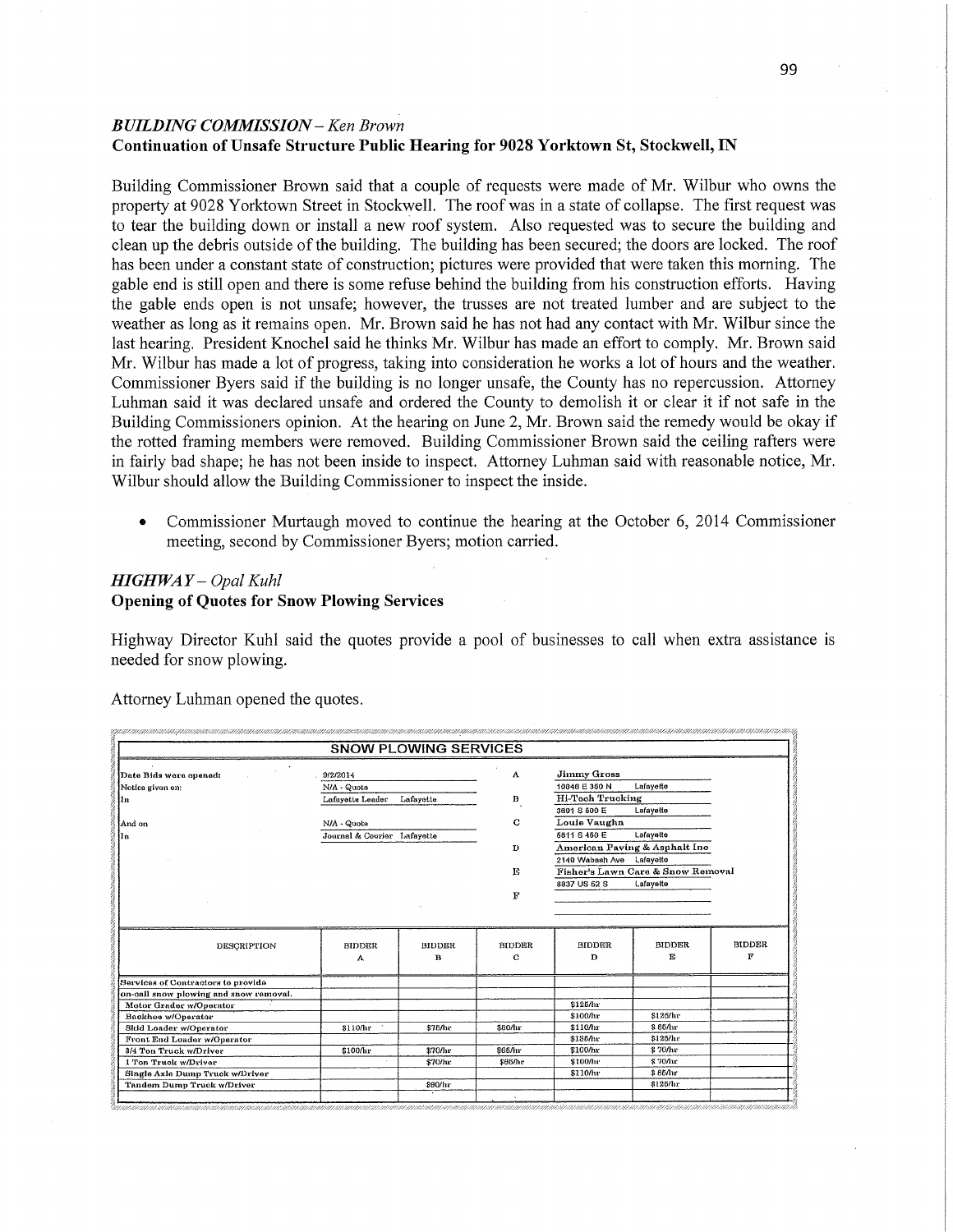Attorney Luhman recommended the bids be taken under advisement for review of compliance.

**0** Commissioner Murtaugh moved to take the bids under advisement as recommended, second by Commissioner Byers; motion carried.

# **Awarding** of Bid for CR 550 **South Paving Project**

Director Kuhl said the low bid for the CR 550 South paving project has been reviewed and is acceptable. She recommends acceptance of the bid from Milestone Contractors in the amount of \$585,048.70.

• Commissioner Murtaugh moved to approve the acceptance of the bid from Milestone Contractors as presented, second by Commissioner Byers; motion carried.

# **Road Transfer Memorandum** of **Agreement between Indiana Department** of **Transportation** and **Tippecanoe** County for **Bridge over North River Road**

Director Kuhl presented a Road Transfer Memorandum of Agreement for the bridge over North River Road from Harrison Bridge to West Lafayette. It is the last item of the 231 relinquishment to be accepted. The Memorandum states the bridge will be accepted as is, the County will complete necessary design, and INDOT will pay \$400,000 for necessary repairs.

**0** Commissioner Murtaugh moved to approve the Road Transfer Memorandum of Agreement between Tippecanoe County and INDOT as presented, second by Commissioner Byers; motion carried.

# *GRANTS* — *Laurie Wilson*  **Permission** to **Apply** for **Grant**

Grant Facilitator Wilson requested permission to apply for a grant for the Circuit Court in the amount of \$25,000 from the Indiana Supreme Court for the Family Court Project.

**0** Commissioner Murtaugh moved to approve permission to apply for the grant for Circuit Court as presented, second by Commissioner Byers; motion carried. '

Grant Facilitator Wilson requested permission to apply for a grant for the Commissioners in the amount of \$250,000 from the Indiana Department of Homeland Security (1DHS)/FEMA to purchase homes damaged by flooding on Barton Beach Road. **A** match will be required; the amount Will depend on the number of homes approved by FEMA for purchase. There is one grant in the entire state for \$250,000; Tippecanoe County will be competing against all other mitigation grant applications. There are six homes; three are rentals instead of primary homes. The match could be as low as \$25,000.

• Commissioner Murtaugh moved to approve permission to apply for the grant from IDHS/FEMA in the amount of \$250,000 as presented, second by Commissioner Byers; motion carried.

# PR *OSECU* TOR *—'Pat Harrington*  New Position in Child **Support** (IV-D) **Office**

Prosecutor Harrington said the request is a reclassification as opposed to a new position. Additional duties were added to the position and the job description was submitted to and approved by the Personnel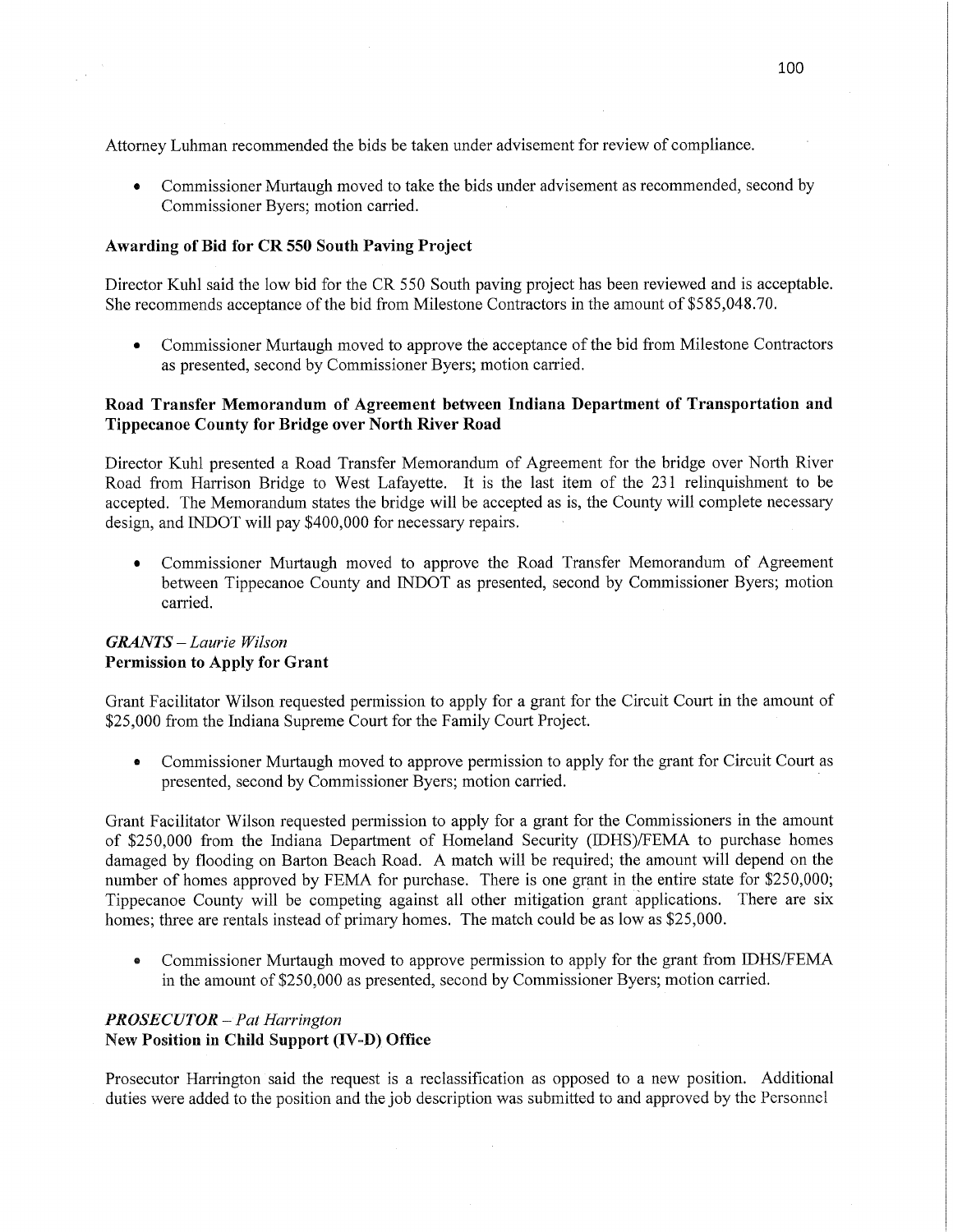Committee. There was no action needed from the Commissioners; the Salary Statement will be presented to the Council.

### *CARY HOME* FOR *CHILDREN* — *Rebecca Humphrey*  Sponsorship **Agreement** for **Drug-Free** Coalition's Red **Ribbon Week**

Cary Home Director Humphrey requested permission to decorate the Courthouse and grounds with red ribbons to support Red Ribbon Week, encouraging the community to live drug free, The dates are October 19 through October 25. The breakfast is on October 20 at 7:30 am.

**0** Commissioner Murtaugh moved to approve the Sponsorship Agreement for the Drug-Free Coalition for Red Ribbon Week as presented, second by Commissioner Byers; motion carried.

# *SUPERIOR COURT 6*  **Professional Services Agreement**

0' Commissioner Murtaugh moved to approve the Professional Services Agreement for Superior Court 6 for **Shirine** Lavassani, a translator and interpreter, second by Commissioner Byers; motion carried.

# **APPLICATIONS TO VILLA**

*0* Commissioner Murtaugh moved to approve applications to the Villa for Barbara Garrison and Mike Hatten, second by Commissioner Byers; motion carried.

## *UNFINISHED/NEW BUSINESS* – none

# *REPORTS* ON *FILE*

President Knochel stated the following reports Will be on file in the Commissioner's office:

- Building Commission  $\blacksquare$
- Clerk
- $\blacksquare$ Central Mail and Duplicating
- Treasurer
- Wabash River Heritage Corridor Commission

### *PUBLIC COMMENT*

As there were no public comments, Commissioner Murtaugh moved to adjourn.

The meeting adjourned at 10:40 a.m.

BOARD OF COMMISSIONERS OF PHE COUNTY OF TIPPECANOE

tha L. Knochel

Lehn L. Knochel, President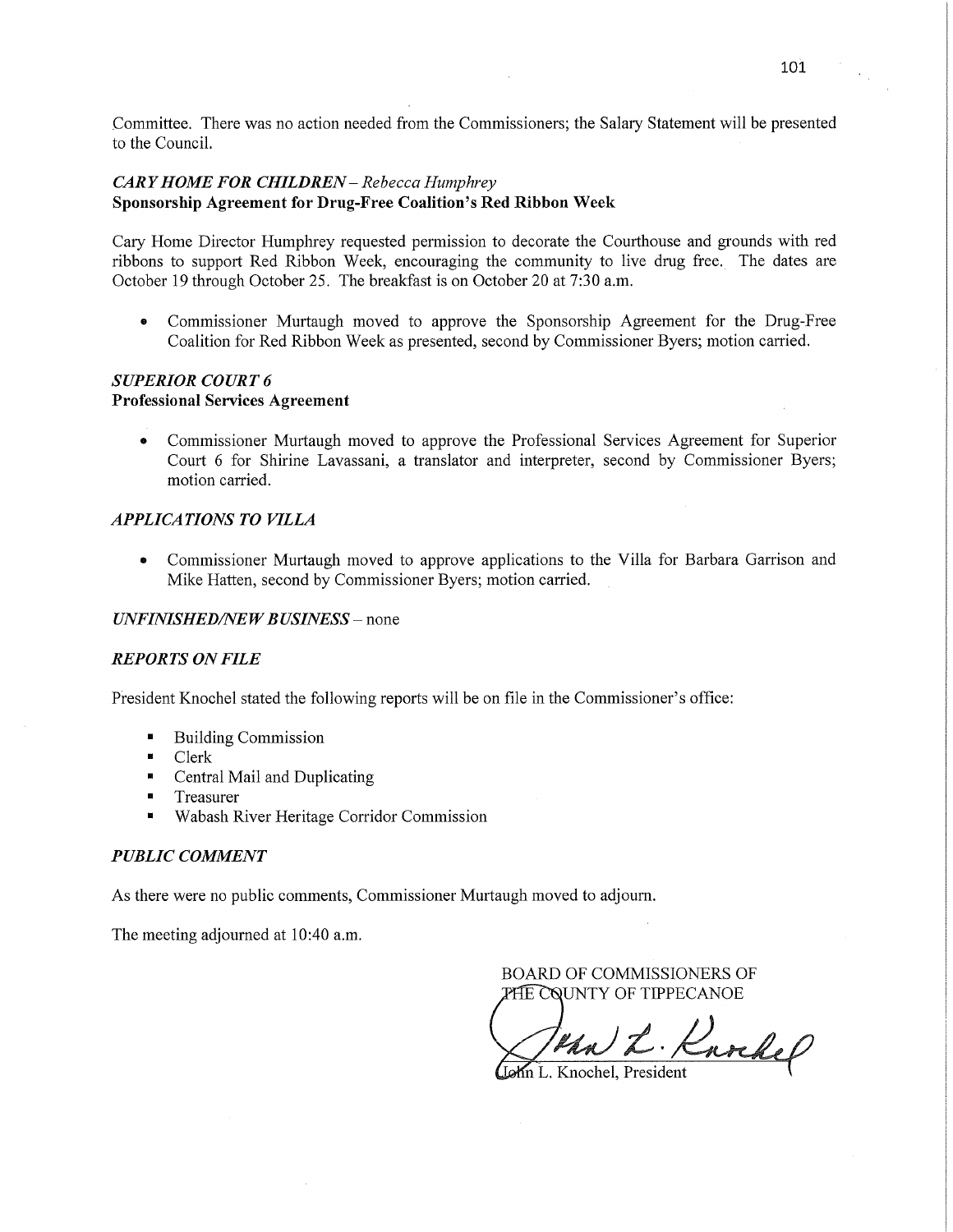'\ \ Thomas P. Murtaugh, Vict President

72/57; */*  David S. Byers, Member

ATTEST:

k,

June Property Waton

Minutes prepared by Tillie Hennigar, Auditor Administrative Assistant